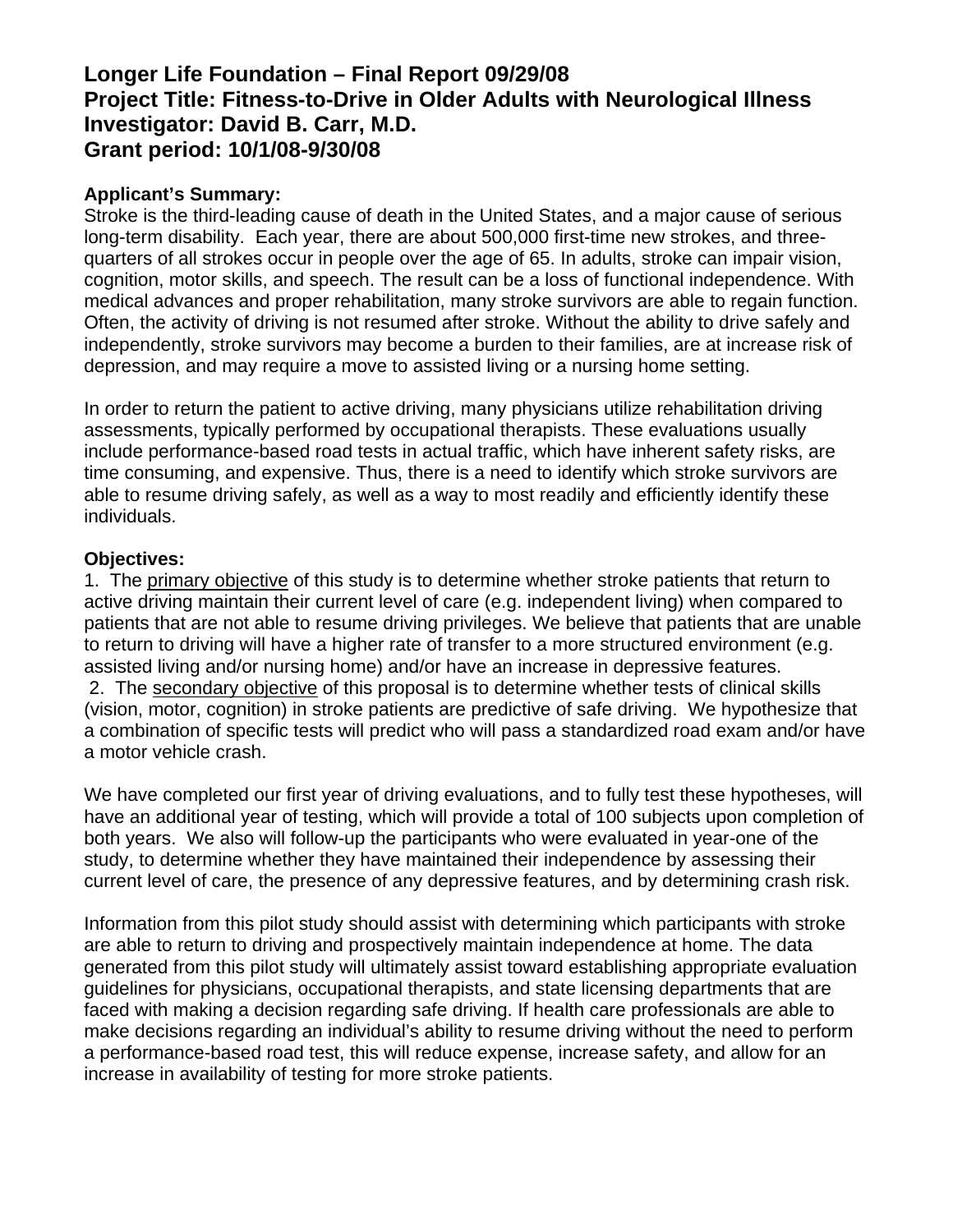Assisting stroke patients with their ability to drive should assist in maintaining their independence over a longer period of time, reduce family burden, decrease the incidence of depression, and delay a move to a more expensive setting such as assisted living and/or the nursing home.

# **Progress Report**

**Project Initiation**: The first few months of funding from this project (9/07-12/07) were spent in project start-up including; hiring a project coordinator, training clinical staff, purchasing equipment, finalizing space, creating forms and questionnaires for the participants and informants, revising the Washington University Road Test (WURT), completing IRB approvals, and pilot testing the evaluation process. Since this was a new clinic effort at The Rehabilitation Institute of St. Louis (TRISL), it also required networking and close collaboration across many administrative levels. Telephone screening of participants (to determine if eligibility criteria was met) began in December 2007, with actual participant evaluations commencing on January 15, 2008. Subject recruitment has progressed without difficulty. Our driving research team has provided lectures at stroke conferences and participated in key meetings on the medical campus of Washington University with professionals that care for older adults with neurologic impairments. We have also contacted physicians by email and by letter, informing them of the study. In addition, TRISL therapists have provided many stroke referrals to our program. We typically were scheduled four weeks in advance for our driving evaluations. The fact that we are providing these comprehensive driving evaluations without any expense to the participant and family (out-of-pocket fees for driving evaluations are about \$350 in the St. Louis area), enhances our ability to recruit and to obtain referrals from colleagues.

### **Recruitment to date:**

Each participant was screened as to whether eligbility criteria was met via telephone. As of September 28, 2008, 66 potential participants were screened. Seventeen were excluded for participation in our study for the following reasons: three for fear of being reported to the Department of Motor Vehicles; one did not meet the age criteria; two had severe visual impairment; one refused stating he/she did not need to be evaluated; five did not have a valid driver's license; two had active seizures; one due to recurrent cancellations (five times); one physician refused referral; and one family declined.

Currently we have completed 49 driving evaluations of participants with a history of stroke and have entered 41 into our database. The demographic characterstics of this sample are as follows: 60.3+13.2 age in years, 41% Male, 37% African American, 14.0+3.2 years of education, average 42.0+12.8 years of driving, and drive an average of 6.3 +1.1 days per week. Informants that provided information on the participants included spouses (41%), adult children (27%) and friends/relatives (31%).

In our protocol we utilized the Functional Activity Questionnaire (FAQ) which is completed separately by informants and participants. This questionaire is a well-known and validated tool in the geriatric literature which measures impairments in activities of daily living and abnormal driving behaviors. The questionaire has been successfully completed by participants and informants, and the range of scores has been wide (0-27), with an average score of 3.5+6.1 (higher scores indicate more functional impairment). Informants have been able to report abnormal driving behaviors that could indicate at-risk driving by the participants prior to the assessment. Thus far, informants have documented a range of 0 to 8 unsafe driving behaviors in our participants, with an average of 1.3+2.1 behaviors.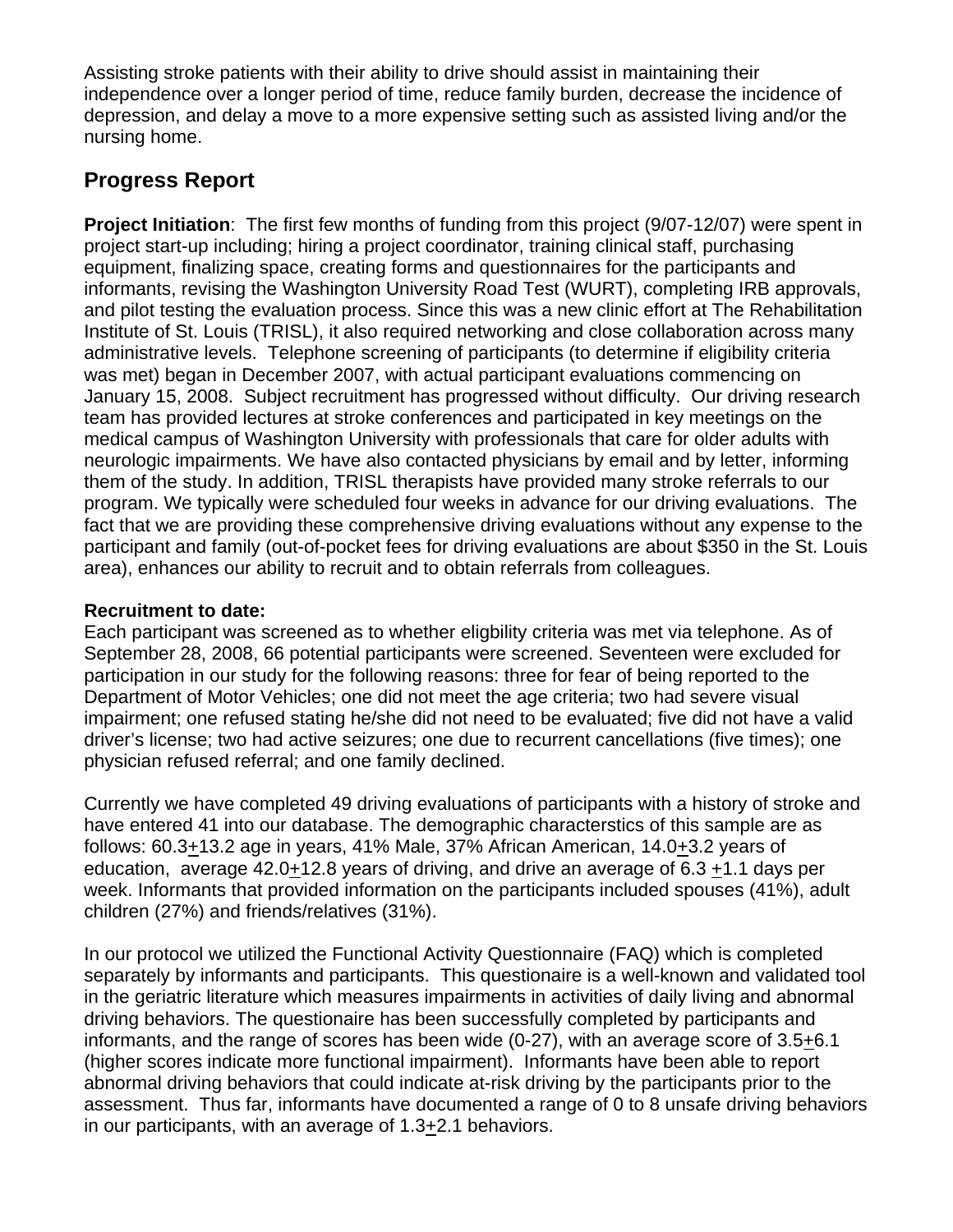The Missouri State Highway Patrol currently utilizes two measures for testing y novice drivers and those referred for fitness-to-drive evaluations (e.g. drivers with dementia or stroke). The two measures are road sign recognition tests and written examinations that test traffic safety knowledge. Our driving clinic has also created a written test that features common driving scenarios and situations that require decision-making and intact judgment. To date, our participants only have been able to name correctly 9.3+ 1.9 road signs (out of 12), and obtain an average score of 9.9+ 2.1 out of 13 questions on our written examination. This data will be compared to on-road performance as our sample size increases. These tests have been easy to administer, take minimal time by the examiner, and have some face validity and/or be potentially acceptable to the older adult as a proxy for safe driving.

We have adopted important off-road tests that not only tap into these key functional abilities, but also are often utilized by occupational therapists in driving clinic settings and by the American Medical Association (AMA) for physicians in the office setting. To date, the majority of our off-road tests have been acceptable to our participants and feasible to administer. All of these tests have exhibited a wide range of scores and significant portions have fallen into areas that have been associated with driving impairment. Far Visual Acuity both eyes (20/25 + 8.1), Contrast Sensitivity (1.75+ .20 LogMARs), Brake Reaction Time right foot (.93 +1.23 secs), Rapid Pace Walk (8.4+ 2.3secs), Short Blessed Test (4.8+4.7), Trails A (60.9+45.2 secs), Clock Drawing Test (6.0+1.3), Digits Forward (7.3+2.0), Digits Backward (5.1+2.5), and Maze Test.

As part of this study, we are revising the Washington University Road Test (WURT), and during the initial stages it has undergone several revisions in an attempt to make the assessment more functional, usable, and generalizable to other clinics. Our participants thus far have failed the road test (WURT) on 13 out of 40 occasions, representing 32.5% of the sample to date. If this percentage continues, this should more than satisfy our power calculation assumptions to create a model that can predict our qualitative outcome measures for stroke patients. As a measure of inter-rater reliabilty, 50% of our evaluations were scored by two instructors, one that is blinded to the test result. So far, these evaluators have reached a 95% concordance in classification on the qualitative scoring of the WURT (pass/fail). In addition, there will be a quantitative measure (which quantifies the number/type of errors made on the road) to be included at a later date. The Missouri Statewide Traffic Accident Recording (STARS) crash data has just been made available to us and will be incorporated into the database during the second year of the study. Our current sample size is too small to provide any preliminary data on a fitness-to-drive model for our stroke patients, which would utilize a logistic regression approach based on our qualitative outcomes (e.g. pass/fail on the road test and crash/no crash based on data from the STARS system).

The findings to date indicate that our chosen testing measures are acceptable, feasible, and provide a good dispersion of scores across ranges of neurological impairment for our stroke patients. Recruiting is on schedule to test another 50 subjects during the second year of funding. We do not anticipate difficulties with recruitment and can increase visibility in other institutions outside Washington University if needed. We will also begin our follow up of our first year clients as to their level of independence and functioning, care needs, depression, and crash risk. Our clinical tests have potential applicability to identify those neurologically impaired individuals that should no longer be operating a motor vehicle, as well as those who are safe to continue or resume driving. The potential cost savings of not having to obtain an on-road test would be a potential cost savings to these patients and families, and the public safety benefit from saved lives and prevention of injuries could be substantial.